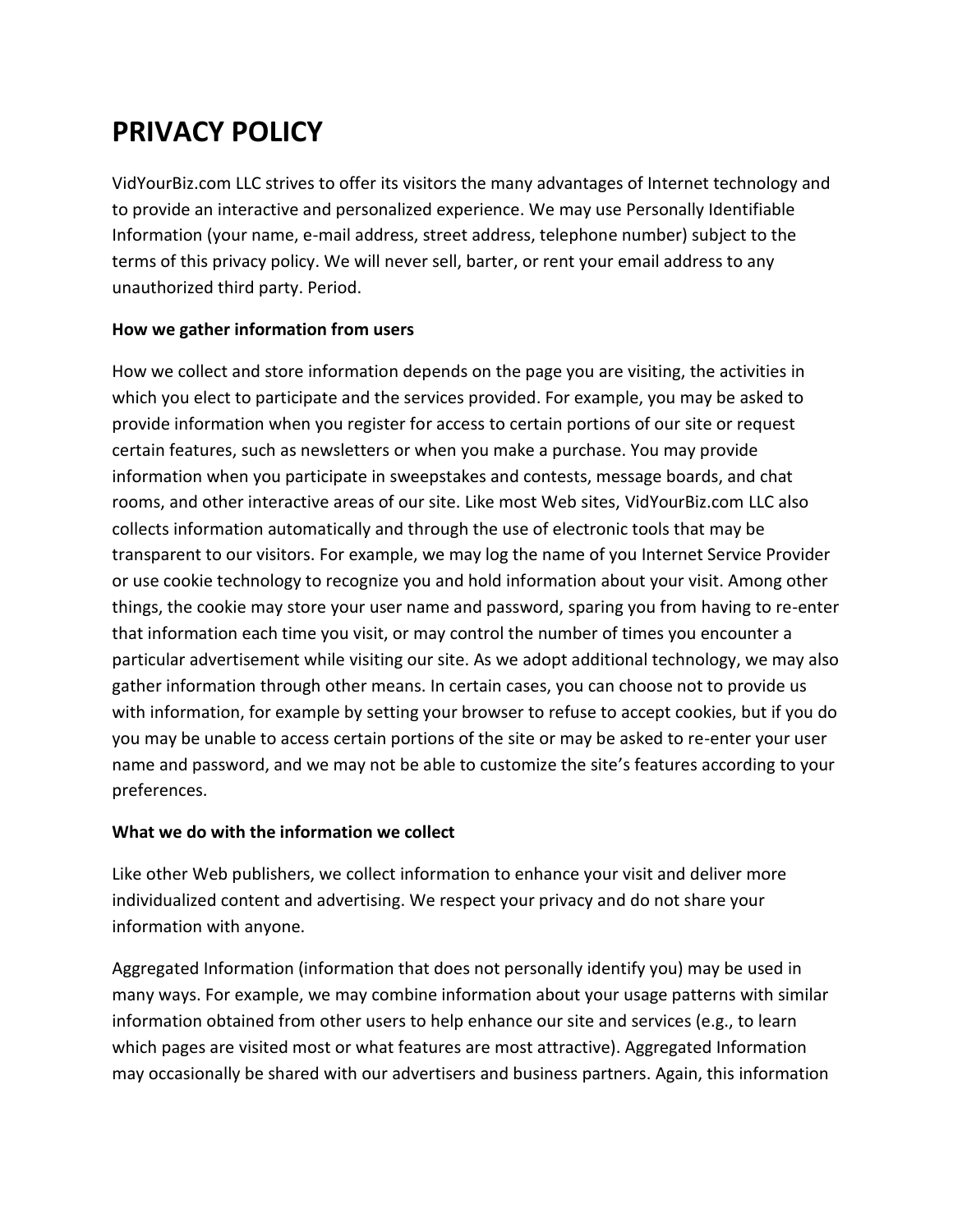does not include any Personally Identifiable Information about you or allow anyone to identify you individually.

We may use Personally Identifiable Information collected on VidYourBiz.com to communicate with you about your registration and customization preferences; our Terms of Service and privacy policy; services and products offered by VidYourBiz.com LLC and other topics we think you may find of interest.

Personally Identifiable Information collected by VidYourBiz.com LLC may also be used for other purposes, including but not limited to site administration, troubleshooting, processing of ecommerce transactions, administration of sweepstakes and contests, and other communications with you. Certain third parties who provide technical support for the operation of our site (our Web hosting service for example) may access such information. We will use your information only as permitted by law. In addition, from time to time as we continue to develop our business, we may sell, buy, merge or partner with other companies or businesses. In such transactions, user information may be among the transferred assets. We may also disclose your information in response to a court order, at other times when we believe we are reasonably required to do so by law, in connection with the collection of amounts you may owe to us, and/or to law enforcement authorities whenever we deem it appropriate or necessary. Please note we may not provide you with notice prior to disclosure in such cases.

### **Affiliated sites, linked sites and advertisements**

VidYourBiz.com LLC expects its partners, advertisers and affiliates to respect the privacy of our users. Be aware, however, that third parties, including our partners, advertisers, affiliates and other content providers accessible through our site, may have their own privacy and date collection policies and practices. For example, during your visit to our site you may link to, or view as part of a frame on a VidYourBiz.com LLC page, certain content that is actually created or hosted by a third party. Also, through VidYourBiz.com LLC you may be introduced to, or be able to access, information, Web sites, features, contests or sweepstakes offered by other parties. VidYourBiz.com LLC is not responsible for the actions or polices of such third parties. You should check the applicable privacy policies of those third parties when providing information on a feature or page operated by a third party.

While on our site, our advertisers, promotional partners or other third parties may use cookies or other technology to attempt to identify some of your preferences or retrieve information about you. For example, some of our advertising is served by third parties and may include cookies that enable the advertiser to determine whether you have seen a particular advertisement before. Other features available on our site may offer services operated by third parties and may use cookies or other technology to gather information. VidYourBiz.com LLC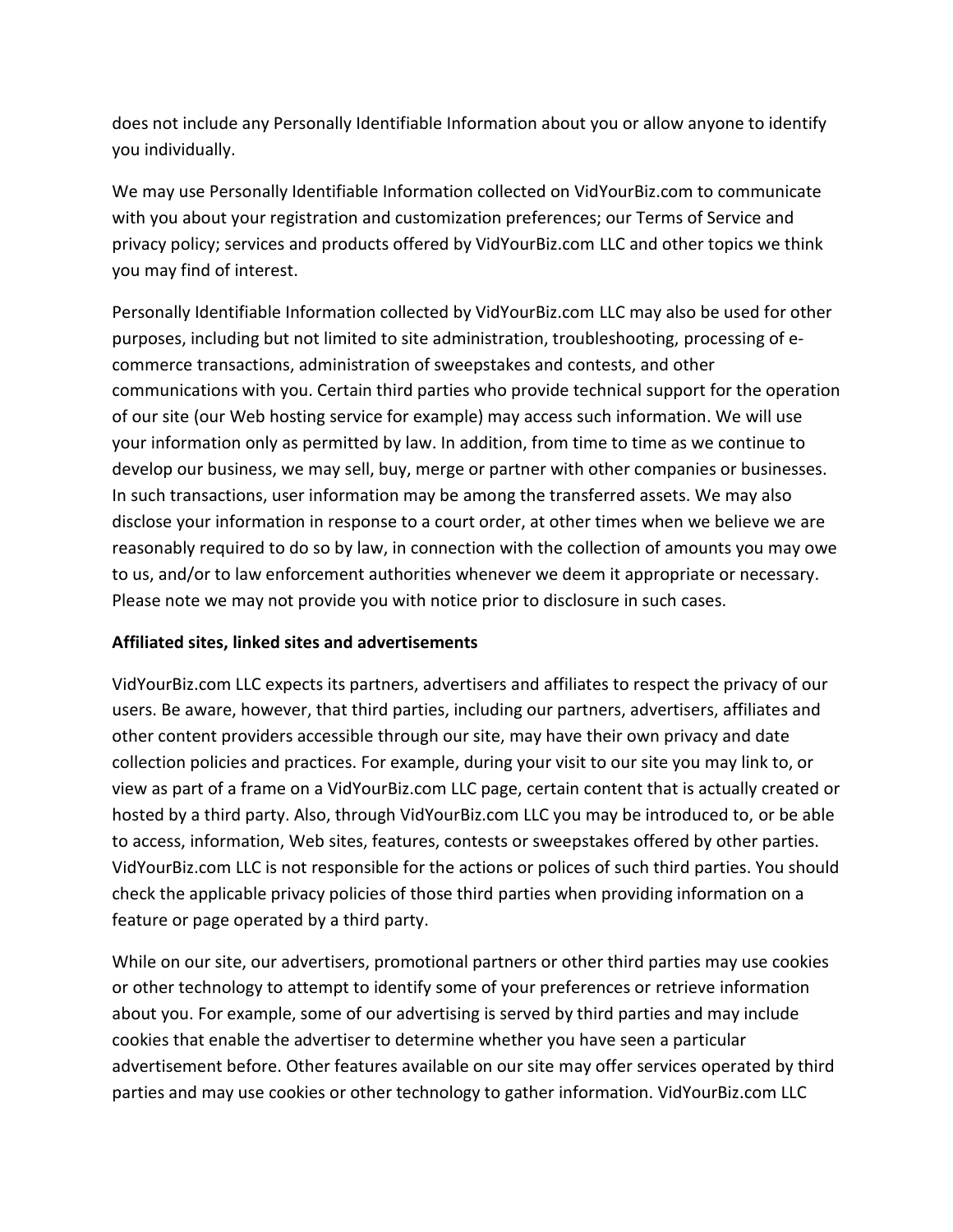does not control the use of this technology by third parties or the resulting information, and is not responsible for any actions or policies of such third parties.

You should also be aware that if you voluntarily disclose Personally Identifiable Information on message boards or chat areas, that information can be viewed publicly and can be collected and used by third parties without our knowledge and may result in unsolicited messages from other individuals or third parties. Such activities are beyond the control of VidYourBiz.com LLC and this policy.

## **Children**

VidYourBiz.com LLC does not knowingly collect or solicit Personally Identifiable Information from or about children under 13 except as permitted by law. If we discover we have received any information from a child under 13 in violation of this policy, we will delete that information immediately. If you believe VidYourBiz.com LLC has any information from or about anyone under 13, please contact us at the address below.

Contacting Us.

We can be reached by contacting:

VidYourBiz.com LLC

Email: [info@vidyourbiz.com](mailto:info@vidyourbiz.com)

Changes to this Policy

VidyourBiz.com LLC reserves the right to change this policy at any time. Please check this page periodically for changes. Your continued use of our site following the posting of changes to these terms will mean you accept those changes. Information collected prior to the time any change is posted will be used according to the rules and laws that applied at the time the information was collected.

### **Governing law**

This policy and the use of this Site are governed by Pennsylvania law. If a dispute arises under this Policy we agree to first try to resolve it with the help of a mutually agreed-upon mediator in the following location: Lackawanna county. Any costs and fees other than attorney fees associated with the mediation will be shared equally by each of us.

If it proves impossible to arrive at a mutually satisfactory solution through mediation, we agree to submit the dispute to binding arbitration at the following location: Lackawanna county,